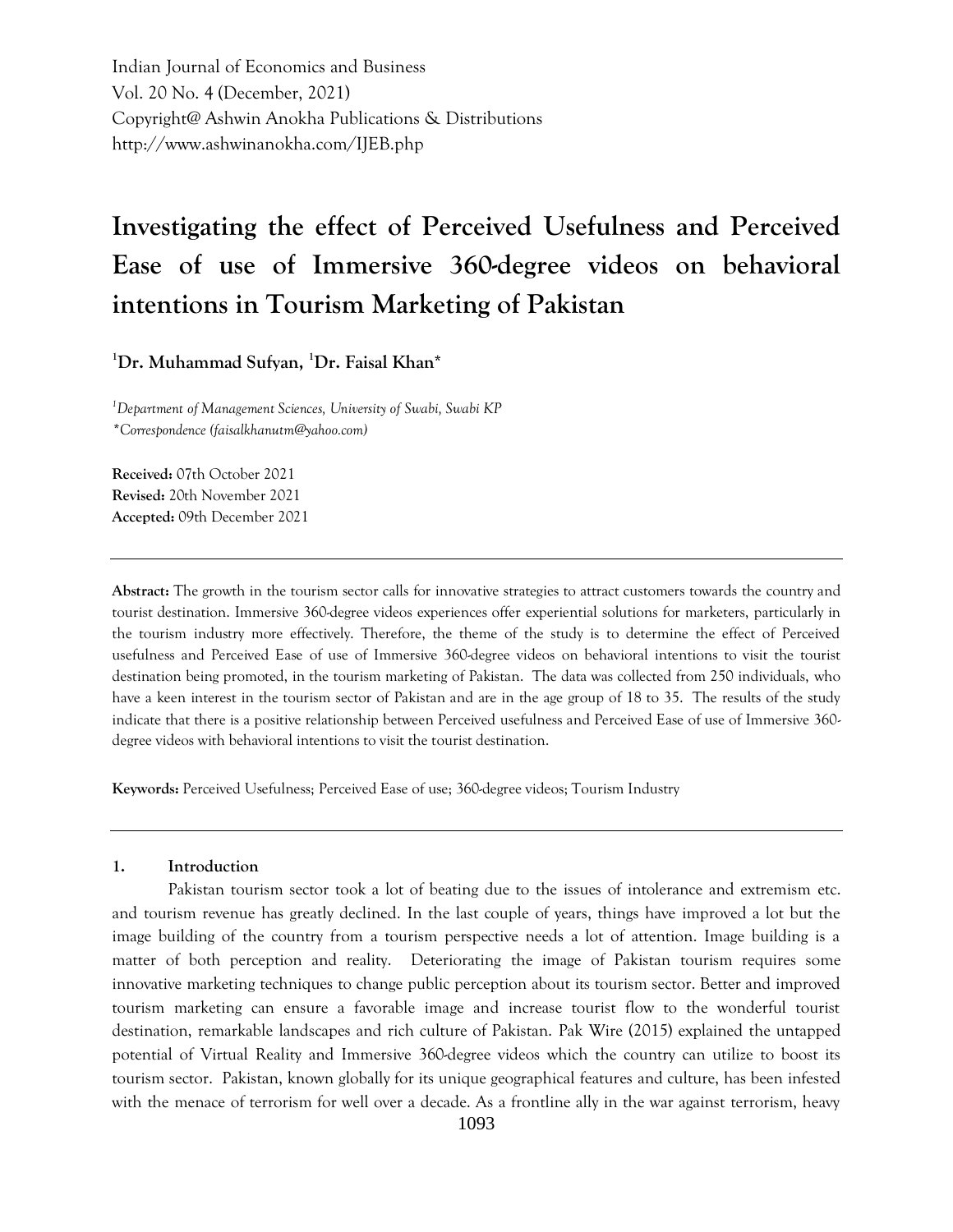human casualties have also led to equal or greater losses in the economic sector. The country was a favorite tourist destination for people from across the world before the tragic 9/11 attacks changed the global security scenario. Imagine the Tourism Department providing potential visitors from Pakistan and abroad with 360-degree videos on Facebook and YouTube via head-mounted devices or mobile of the breathtaking landscape of Jheel Saiful Mulook, Potohar mountains (Punjab), desert dunes of Thar (Sindh), inspiring views from Gwadar coast (Balochistan), Swat valley (KP), snow-capped peaks in Skardu (Gilgit-Baltistan), the cool greenery of Palandri (Azad Kashmir) or the calm and peaceful Valley of Kumrat.

In the tourism industry, Pakistan has great potential, ranging from cultural diversities, friendly and hospitable population, deserts, mountains, rivers, scenic landscapes, seashores and much more than the country can offer to national and international tourists. Arshad, Iqbal and Shahbaz, (2018), all it requires are unique and effective marketing efforts to promote those areas.

Cook, Hsu, and Marqua (2014) suggest that marketing in the tourism business is unique, due to it requires an awareness of the distinctive qualities of their tourism experiences as well as the response of traveling customers. Huang, Backman, Backman and Chang, (2016) Technology combined with the internet has a phenomenal effect on the transformation of the tourism industry and the customer perception of destinations The continuous development in marketing tools and techniques, and the steady growth in technology and internet-enabled marketers to target and attract customers more effectively and efficiently. Like all other sectors, the tourism industry is also dependent on marketing for growth and development.

Garcia- Crespo *et al* (2009) in their research states a more immersive and enjoyable technology with relevant services is the need of the day for the tourism sector. Cutting-edge technologies in the visual area and the mass appeal of platforms such as social media could greatly affect the tourism industry and enhance user experiences by providing more efficient, enjoyable, convenient and immersive experiences. Arshad, (2015) in his research tried to explore and integrate new technologies in the promotion of the tourism industry and recommended social media as one of the alternatives. Furthermore, the research suggested that more research should be conducted regarding the promotion and marketing of Pakistan tourist destinations. A study conducted by Arshad *et al,* (2018) on tourism challenges in Pakistan, concluded that to motivate national and international tourists and build their confidence to visit the country through promotional activities because the prevailing situation of the tourism industry is discouraging.

Yung and Khoo-Lattiore, (2019) recommended in their research that in the future, research should look into the application of VR in a tourist destination to make tourism marketing more attractive. One of the major focuses was on 360-degree tourism, which is currently absent from the literature. The easy availability of 360 cameras and abundance of devices and headsets which support 360-degree videos has created more opportunities in this field. Now anyone who owns one such camera can generate such content without the need for complex technical know-how. This all means a great potential for 360-degree videos. Therefore, in the current study, the researcher will examine the impact of perceived usefulness and perceived convenience of immersive 360-degree videos on behavioral intentions in tourism marketing in Pakistan?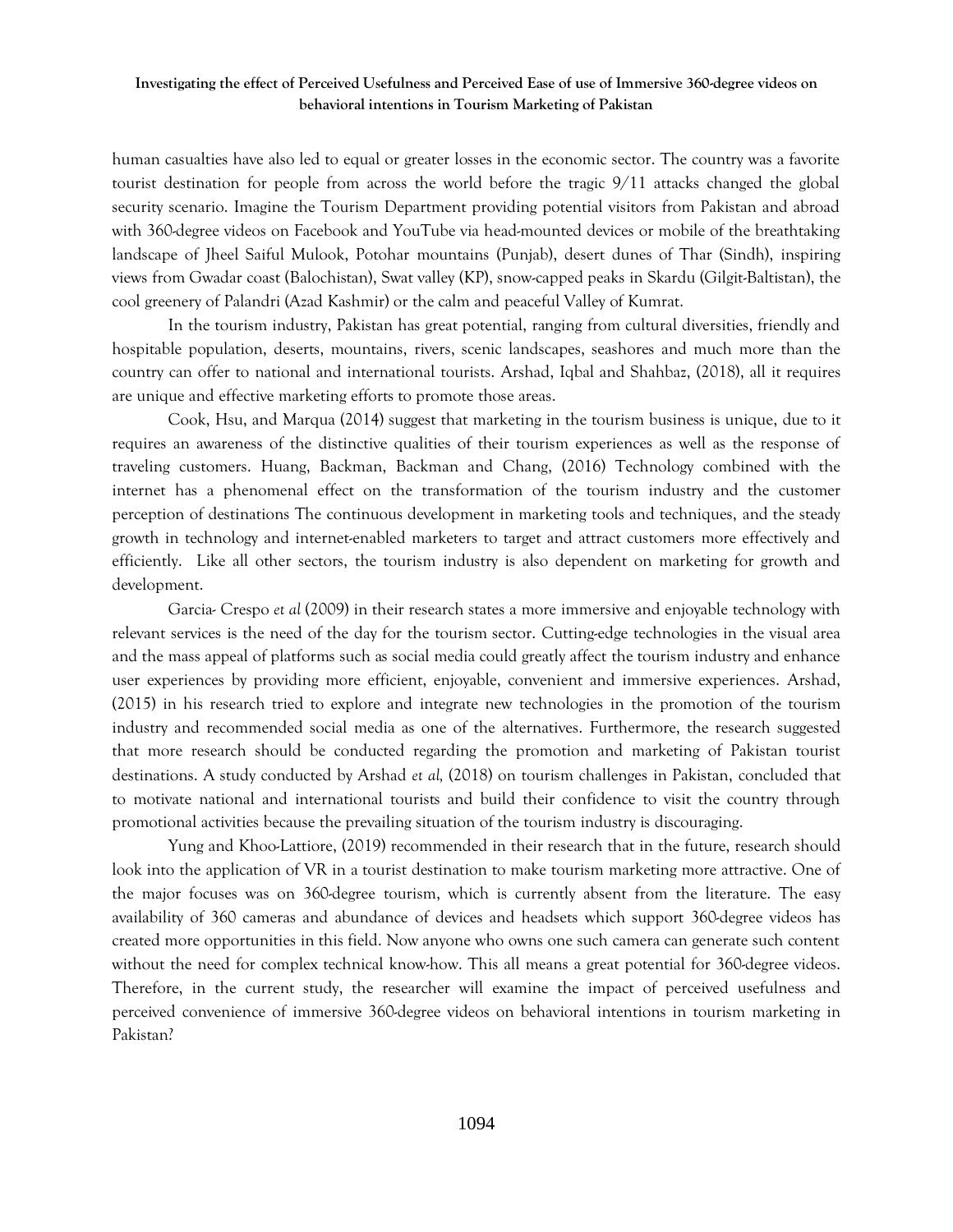## **2. Literature Review**

#### **2.1 Tourism in general**

"Tourism industry can be defined as a study of a person who is away from his regular environment, and his needs in this new environment needs to be responded, and to study the effect of both the industry and the traveler on host socio-cultural, economic and physical environments" (J. Jafari & Ritchie, 1981). The tourism sector is also known as the travel industry. Travel, like other industries, represents or provides a variety of commodities and services. Accommodations, restaurants, transportation, travel agencies, recreation, and the like are some of the most well-known "goods and services" of the travel sector. Most of these products are designed with travelers' needs in mind (J. J. T. R. R. Jafari, 1979).

Ketter and McMillan (2016) defined tourism marketing as the tool and techniques including marketing mix and promotional mix when used specifically for the tourism industry for travel planning, destination choice or image, etc. is known as tourism marketing. The significance of communication techniques and strategies for any organization related to tourism is inevitable, especially its use in promoting an area or a tourist destination. Halloran, (2016) Tourism marketing is selling a tourist destination to a potential traveler while keeping a proper balance between the needs of the customer and the goals of the organization (Donohoe, 2012). Jafari, (J. J. A. o. t. r. Jafari) defines the industry of tourism as a market container of multiple services and goods and it shows how tourists choose the offerings and services on that particular tourist spot. He also explained the satisfaction of the customer and its role in his willingness. The tourist destination is a distinct area with a proper brand that offers all the products and services in combination with an overall environment that the target audience can easily understand (Hartwell. H., 2016). Similarly, Ritchie and Zins, (1978) focused more on the attractiveness of a tourist spot and understanding it in more detail. He tries to identify the factors that contribute to offering customers what they are expecting and what was promised to them by a certain destination.

#### **2.2 Tourism and Immersive Technologies**

The importance of VR Technologies in the planning step of traveling and awareness of a place is inevitable, and with the possibility of further improvement of this field that can offer even more realistic, its unique testing capabilities and more interactive environment of a tourist destination in a virtual form, make it even more valuable for tourist planners (Cheong, 1995; Sussmann & Vanhegan, 2000).

Researchers who used Stimulus Organism Response) Model (SOR) to further explore the behavior of a consumer in virtual tourism found out that both the tourism companies and its brands were very effective indirectly influencing the decisions and opinions of the user because of the characteristics of this technology such as immersive feeling, unique experience and a certain amount of control or interactivity (Kim, Lee, & Jung, 2020).

Emotions of a tourist and the feeling of enjoyment and fun that a potential tourist feel has a substantial role in determining the behavior intentions of that person to visit the specific tourist spot, and at the same time it also helps convert the potential tourist into an actual tourist through motivation (Jung, tom Dieck, Moorhouse, & tom Dieck, 2017).

The main focus and visions behind Virtual technologies integration in tourism are to cater to the needs of future tourists because of the continuous development in this field and the growing interests of consumers and investors. This creates a great potential for VR tourism in fulfilling the needs of the tourist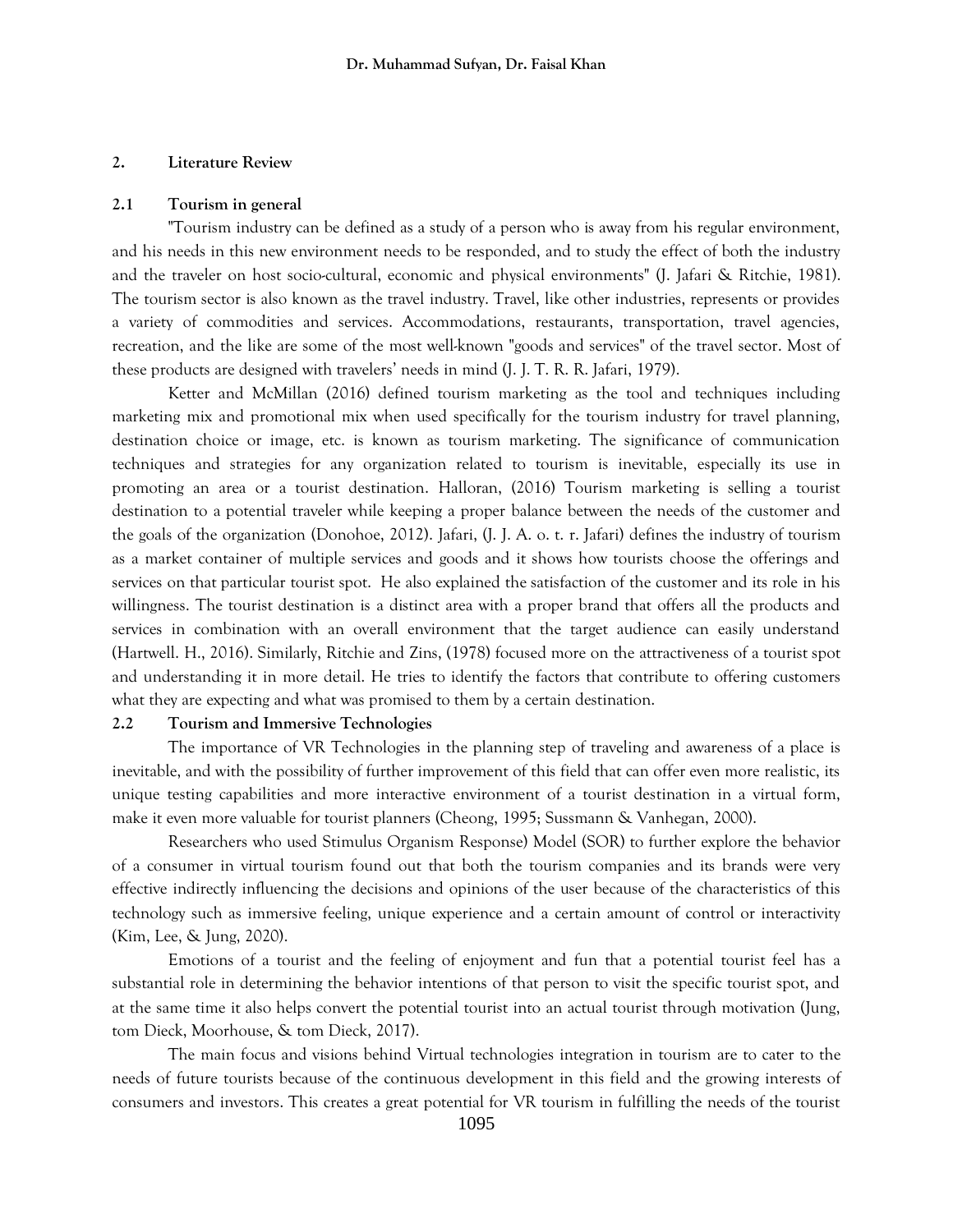(Nayyar, Mahapatra, Le, Suseendran, & Technology, 2018). Proper management and planning efficiency are the upcoming trends identified in the tourism industry. The scope is further widened as this new technology offers realistic, easy-to-use interactive platforms for tourists so that they can effectively plan their activities, experience a potential tourist destination in advance and plan the overall trip (Tussyadiah, Wang, Jung, & tom Dieck, 2018). Business-related to tourism such as hotels, cruise ships, etc has already started the use of VR technologies for a preview of different experiences that their business can offer to a tourist as part of their marketing campaigns (Samuely, 2016).

The fact that these technologies provide a bundle of information and preview of the tourist destination, makes it more important in the initial stages of tourism purchase processes (Kim, et al., 2020). Tourist attractions such as museums, hotels, cultural heritage sites zoo, etc. provide virtual tours to their potential tourists in an immersive way with real images of the site (Bowman, Hodges, Allison, Wineman, & Environments, 1999). VR technology has also transformed the process of how rooms are booked in a hotel, as the potential visitor can have virtual tours of the real rooms such as Marriot hotels provide such preview insight of the specific destination (Neuburger, Beck, & Egger, 2018). In upcoming years, Virtual tourism will be an invaluable marketing platform for organizations and will dictate them to make customized experiences for their potential customers and fulfill their needs more efficiently with the help of VR technologies (Barnes & Potential, 2016).

#### **2.3 Concepts Immersive 360-degree videos:**

360-degree immersive video is an innovative visual platform that enables users to completely immerse in the content that is offered through a 360-degree method. The users had the liberty to look around while a scene unfolds in front of them in a linear form, everything that the user sees is from a camera perspective like that happened in more conventional media such as movies and dramas (Sheikh, 2016).

According to a BBC report, the 360-degree video enables the viewer to be in control of where they want to look, the place they want to look can be altered based on device or headset movement. 360-degree video can also be seen on a flat-screen provided that a compatible player is provided, there is no need for any additional hardware. The user experience is analogous to a glimpse into what is behind a flat-screen device's frame. 360-degree video is a one-dimensional photographic reality bubble (monoscopic means that the view is from one lens or eye, as opposed to stereoscopic, which uses two lenses or eyes). In 360degree video, there is no stereoscopic 3D effect; wherever a viewer looks in the bubble, it appears as if it were a regular snapshot (Conroy & Development, 2017).

Many studies conducted by Chambel, Chhaganlal and Neng, (2011) and Rhee, Petikam, Allen, Chalers and Graphics (2017) explained 360-degree video as one that creates an environment of immersion by providing spherical video recordings or lives that ensure maximum coverage of all video angles which is not possible in a normal video. Vosmeer and Schouten, (2014) in their studies presented limitations of 360-degree videos that like virtual reality do not allow you to move around or modify anything within the video. According to them 360-degree videos turns a viewer into an observer inactive state or a participant in passive form.

Reyna (2016) believes that by employing 360-degree videos, viewers would be able to experience the entire area and engage more deeply with the content. Moreover, the users will be able to drag the 360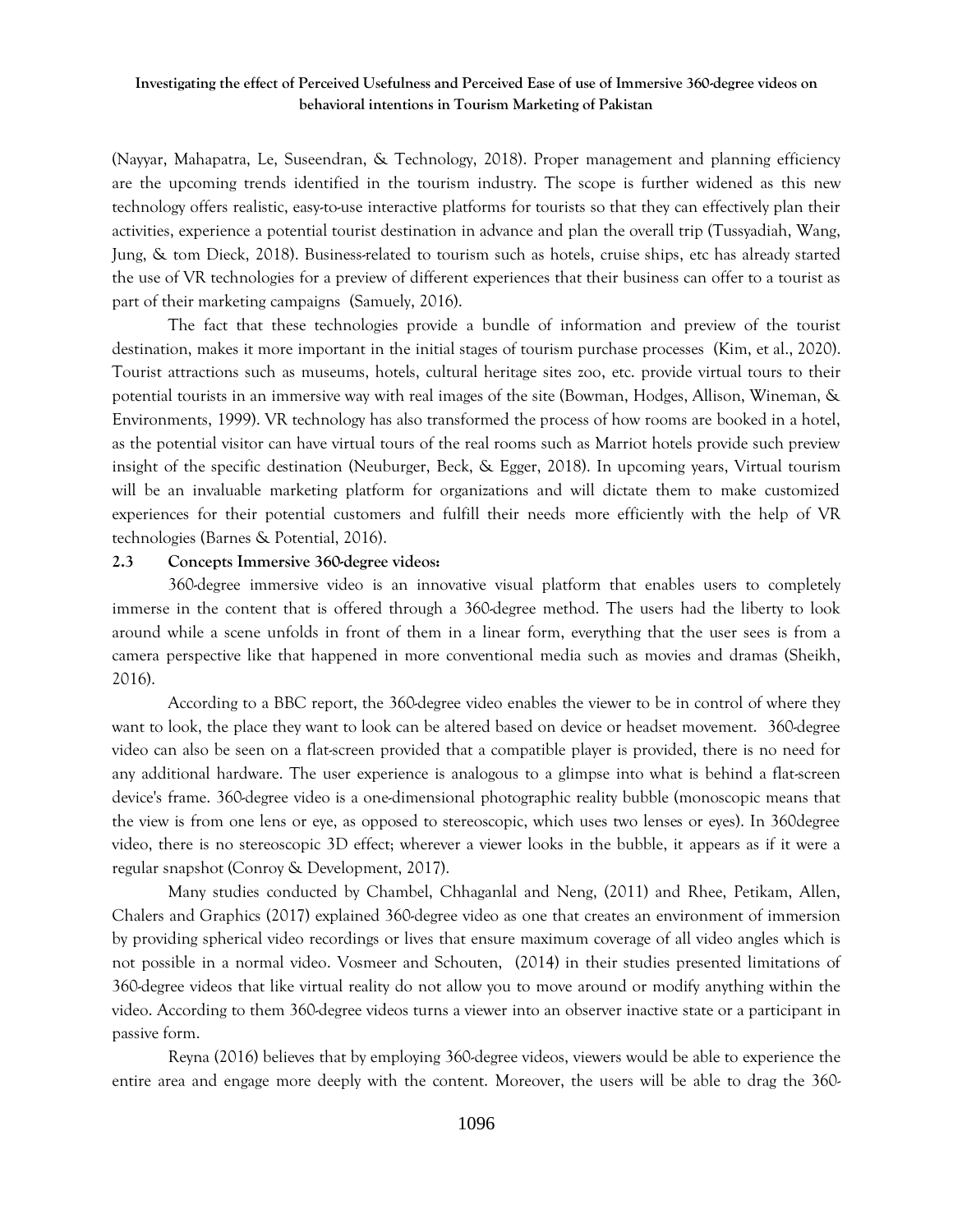degree video up, down, left and right, giving them an interactive experience, they have never had before. In other words, the user has control over where and when they look. 360-degree video streaming is now available on platforms like YouTube, Facebook and Vimeo, allowing users to publish and share their work with the rest of the globe. There is a large selection of 360-degree cameras on the market, with over 20 different brands (US\$90 - 1,000) (Reyna & Meier, 2018).

Furthermore, devices and headsets for viewing 360-degree videos are become more affordable, such as Google Cardboard, which employs a split-screen. Supermarkets and gadget stores sell these headphones for between \$10 and \$100. According to reports, 360-degree videos provide a distinct sensation of presence and immersion that is not attainable with standard media. This immersion is the result of viewers emotionally and meaningfully interacting with the content. The stereoscopic sound in these videos, for example, helps viewers interact with the information by drawing attention to the plot. 360-degree videos are a new frontier that opens up a world of possibilities for new and inventive digital media communication (Reyna & Meier, 2018).

A study conducted by Huang *et al*, (2016) mentioned that their study focused only on 3D tourism, which is not the real environment but computer graphics; therefore he recommended that for Future research user experience and behavioral intention need to be studied in the real environment with virtual setting. This identified the theoretical gap for this research to study behavioral intention through 360 degree videos which is a recorded video of a real tourist destination rather than its 3D model.

YouTube regarded 360-degree video as an innovative trend that is meant to feel like you are present in the place at the moment (YouTube, 2015a). The social media examiner explained 360-degree videos as such which cover all possible angles. It gives you control over what you see through your mobile devices or headset as opposed to the traditional video where you are dependent on what video shows you. Mobile devices and tablets provide a much better viewing experience as compared to traditional video because you can look around just by tilting your device instead of clicking and dragging. Two big social media platforms, i-e. Facebook and YouTube already invested in this area and provided wonderful opportunities for online marketing (Calero, 2015).

#### **2.4 Technology Acceptance Model: Concepts of PU, PEOU and BI**

Theory of Reasoned Action (TRA) serves as the basis for the model of technology known as The Technology Adoption Model (TAM), this model was introduced by Davis (1986) was a model widely studied within the sphere of social psychology (Davis., 1989). This model has also undergone different changes over time but is still considered as one of the priority models in understanding behavior in terms of technology, due to its application in different sectors, the model has a lot of variations over time.

Perceived ease of use is defined by Davis (1985) as "the degree to which a person believes that using a particular system would be free of effort". Davis (1989) defined perceived usefulness in his TAM theory. Several previous research looked at technology literature from the perspective of customer behavior to see if there was a link between behavioral goals and perceived utility and simplicity of use (Childers, Carr, Peck, & Carson, 2001; Koufaris, 2002; Pavlou, 2003).

Ha and Stoel, (2009) determined the importance of both usefulness and ease plays an important role in behavioral intentions from an e-shopping context. Ayeh, Au, and Law, (2013) examined social media or content developed by users themselves for tourism and planning and consumer-generated media for travel planning, signifying the role of usefulness and ease of use in forming travel intentions. Venkatesh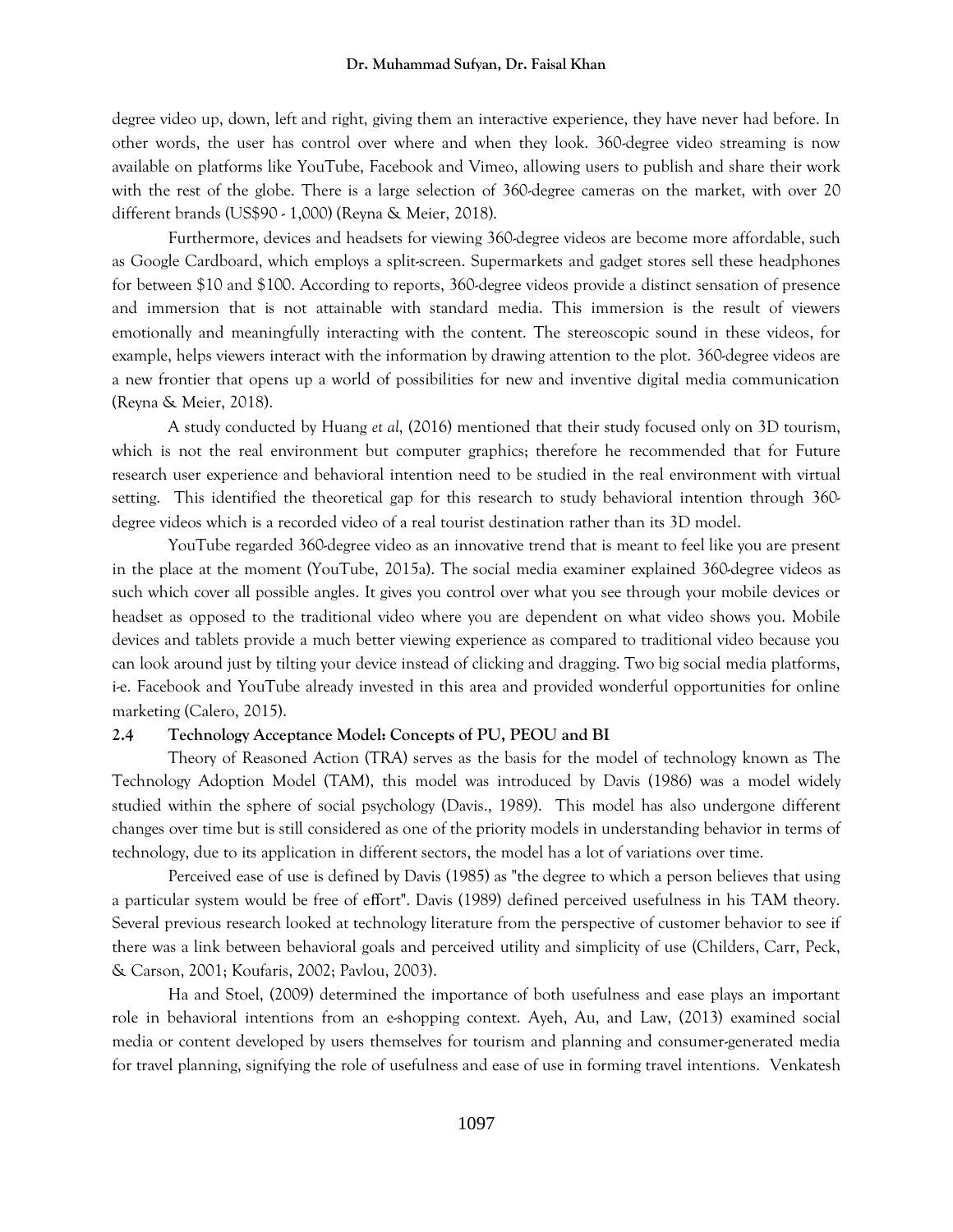and Davis, (2000) in their study explained the usefulness of the technology acceptance model due to its ease of use. They believed that a system that is easy to use will have more acceptance from users.

Perceived Ease of Use is described as a person's perception of how easy it would be to use immersive 360-degree videos, while perceived usefulness is defined as a person's belief that using immersive 360-degree videos would be beneficial in the context of this study. The intent of a user to visit a tourist site that is marketed through immersive 360-degree videos is described as behavioral intentions in the context of this study.

The major elements in new technology acceptability and behavioral intention are perceived usefulness and perceived simplicity of use. Perceived usefulness has a direct association with behavioral intentions, but perceived ease of use has an indirect relationship with behavioral goals (Agrebi, Jallais, & services, 2015; F. D. J. M. q. Davis, 1989; Okumus, Bilgihan, & Technology, 2014; Ozturk, Bilgihan, Nusair, & Okumus, 2016; Tarhini, Hone, & Liu, 2014).

Davis, (1989) signifies the importance of behavioral intention in the technology acceptance model in a computer-generated environment and its effect on actual use. According to Davis, (1989), the measure of the likelihood that a person will purchase or use a product or service depends on the behavioral intentions of the user. There is a high link between intention to engage in action and actual behavior, according to both empirical and theoretical evidence (Dabholkar & Bagozzi, 2002; Vijayasarathy & management, 2004). In the context of tourism, a behavioral intention is known as travel intention, and it is described as a planned travel activity or vacation. The intention is thought to be the immediate precursor to action (Zhang, Prybutok, & Koh, 2006)

In the case of Perceived Ease of Use, the users develop a positive attitude towards such technologies which are simple to use without much complications (Kallweit, Spreer, Toporowski, & services, 2014). In addition, Okumus and Bilgihan (2014) in their research studied the direct relationship between perceived ease of use and behavioral intentions and concluded that it can positively influence behavioral intentions (Okumus, et al., 2014).

#### **3. Research Methodology**

McMillan and Schumacher (2010) defined research as collecting and analyzing logically data for a purpose in a systematic way is called research. Research methodology on the other hand is a planned purposeful systematic process for a specific research problem to yield data (McMillan & Schumacher, 2010).

## **3.1 Research design**

The need for a specific research design generates from the problem statement, research objectives and questions. Research design clarifies the type of study that whether it should be predictive, explanatory, or descriptive. Differences between research designs such as cross-sectional, longitudinal, case study comparative, etc. should be very clear to the researcher (Bryman & Bell, 2003). A study that seeks how, who, when, where, and what answers are descriptive studies while exploratory studies mostly find the answer to why questions and sometimes how questions (Cooper, Schindler, & Sun, 2003). Based on the type of data used in this paper, this is a quantitative Cross-sectional research design.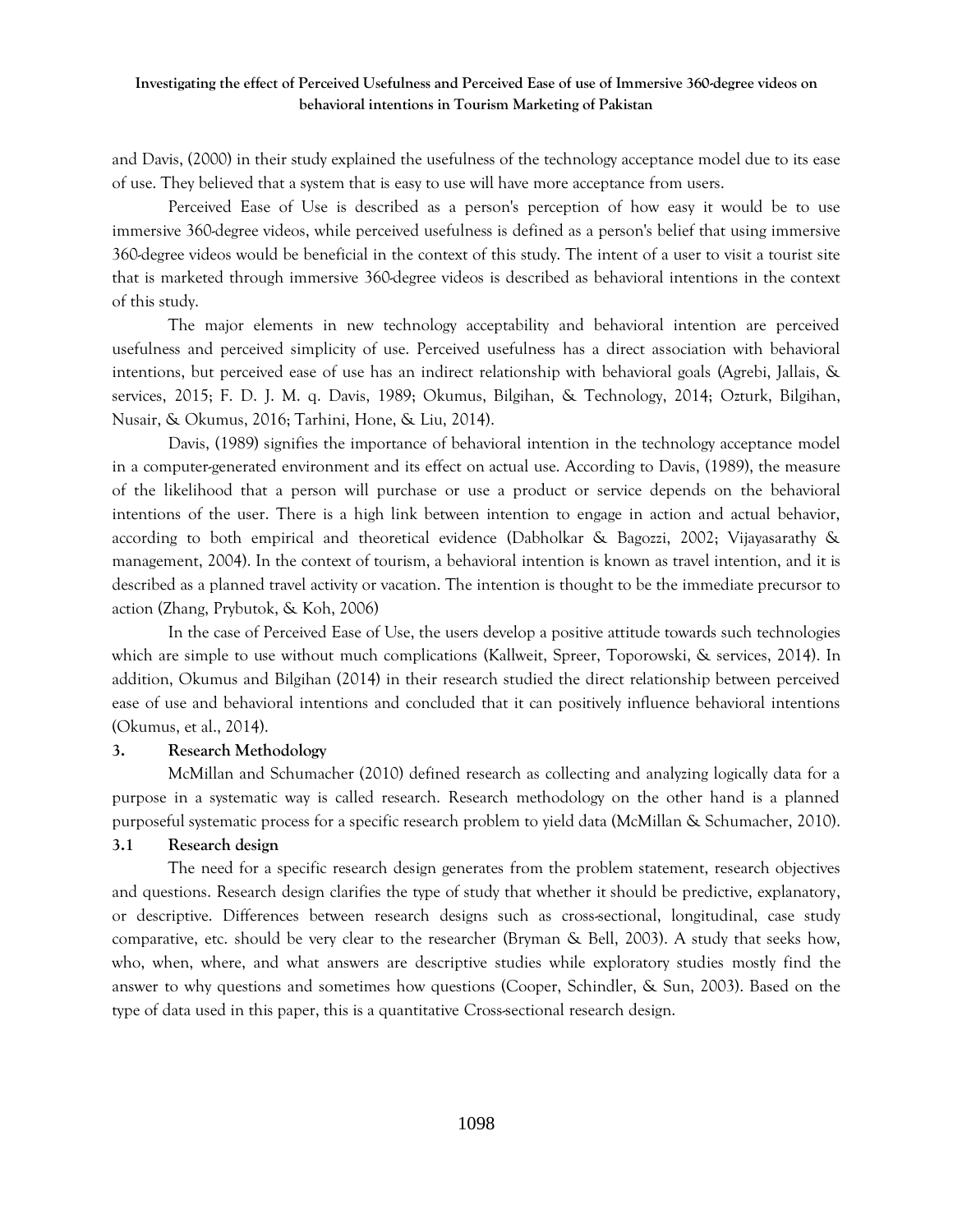## **3.2 Population**

The population of the study consisted of both male and female gender that are around the age of 18-65, who have a keen interest in tourism of Pakistan and plans to visit any tourist destination of Pakistan within coming one year, with an active social media presence on YouTube or Face book.

## **3.3 Sampling, Procedure and Sample Size**

Linda explained sample stated that generalization is one of the key goals of quantitative research, because it is nearly impossible for a researcher to use whole populations, therefore inferences are drawn to get population information and then a subgroup is selected from the population that becomes the sample of the study. There are two types of sampling techniques, Probability Sampling and Non- Probability Sampling (Shields & Twycross, 2008)

The intended population of this research is both male and female gender that are around the age of 18-65, who have a keen interest in tourism of Pakistan and plans to visit any tourist destination of Pakistan within coming one year, with an active social media presence on YouTube or Face book, this number is enormous and unfortunately, due to lack of data availability, exact numbers are not present, which means unavailability so sample frame. So, performing was not possible to perform probability sampling. Hence, For this study non-probability sampling is used through purposive sampling, three screening questions are used to judge the qualification of the potential respondent. 1) Are you interested in the tourism destinations of Pakistan? 2) Do you have an active social media presence? 3) Do you have plans to visit any of Pakistan tourism destinations in the next 12 months? A simple dichotomous scale of Yes and No is used for all screening questions. The study used (Kline, 2000) and (E. Pedhazur; E. J. I. N. Y. Pedhazur, NY, 1997) methods for selecting the sample size, According to (Kline, 2000) every item of the questionnaire must have two or greater than two data set. As per (Elazar, 1982; E. Pedhazur; E. J. I. N. Y. Pedhazur, NY, 1997) every construct of the questionnaire requires fifteen or more data sets. So as per these studies, the minimum appropriate sample size is considered to be more than 100, however, this study included 250 respondents to be on the safe side to generalize the findings of the study.

# **3.4 Data Collection Procedure**

Required data for this research was collected with the help of a questionnaire from February 2020 to May 2020, participation in this survey was on voluntary grounds, but eligibility to become a participant depended on the initial three screening questions.

The VR Headset that was used for this activity is "Samsung Gear VR; Powered by Oculus, Model SM-R324", and Samsung Note 8 was used for displaying the video. The respondents initially required a little help from the researcher to understand the operations of VR headset and how to experience the video because it was a new experience for the majority of the respondents. Some respondents also experience motion sickness or cyber sickness while experiencing VR.

# **3.5 Data collection Instrument**

The goal of this study was to see how strong the link between behavioral intentions and perceived utility and convenience of use was. As a result, questionnaires will be used to collect data for this study, as they have been in past studies. For this reason, 250 surveys have been completed.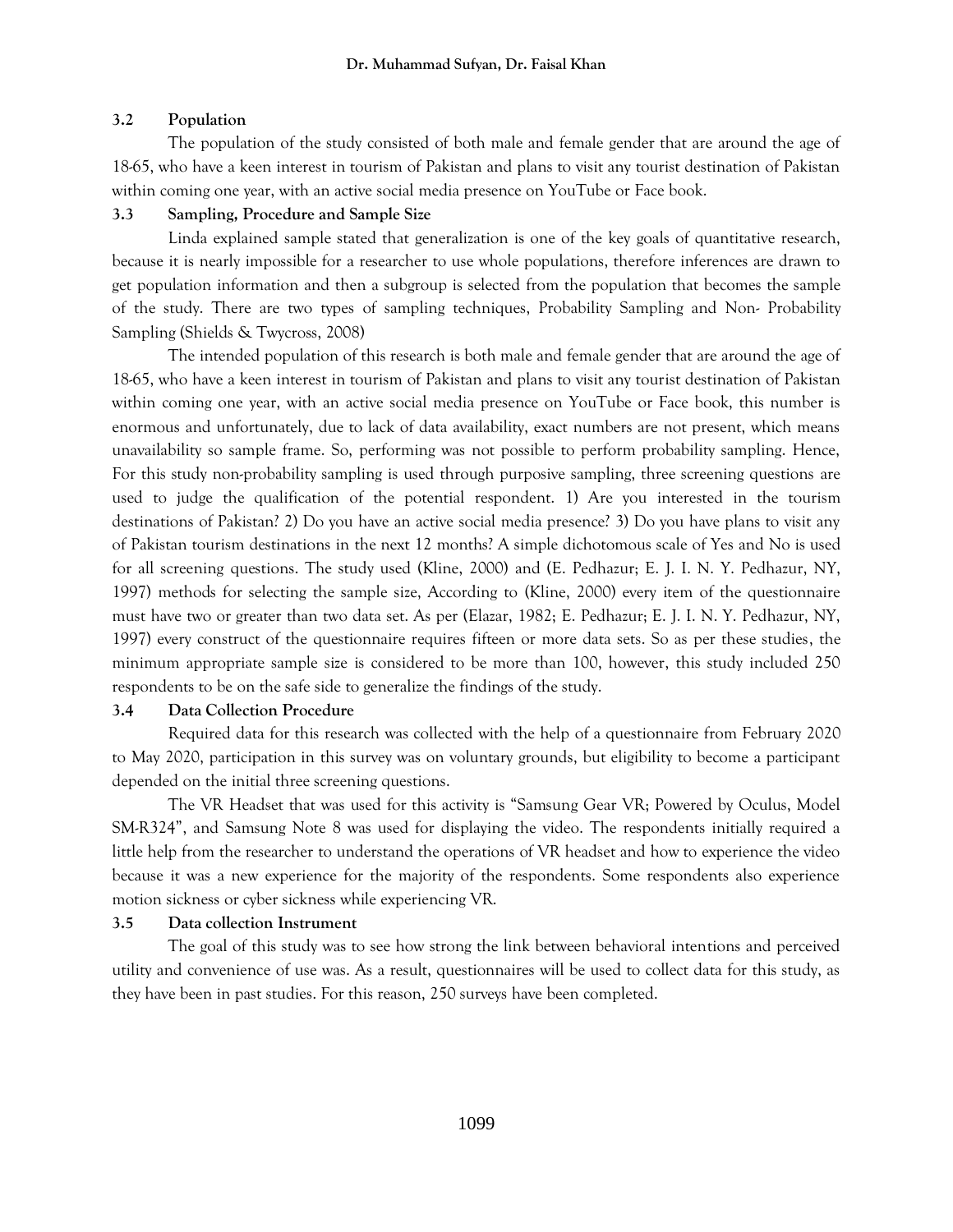| Variable              | <b>Instrument Reference</b>                 | No. of Items |
|-----------------------|---------------------------------------------|--------------|
| Perceived Usefulness  | Isrososiawan, Hurriyati and Dirgantari 2019 |              |
| Perceived Ease of use | Isrososiawan, Hurriyati and Dirgantari 2019 |              |
| Behavioral intention  | Kim and Jung 2019                           |              |
| Total                 |                                             | 12           |

## **4. DATA ANALYSIS**

Analysis of this research investigates the association among all the variables under study through Correlation analysis. After understanding the association among variables, it explains the regression analysis of variables o understands the key effect of independent variables on dependent variables of the study.

The Product Moment Correlation analysis is used to determine the direction of a link between two variables and their closeness. Because this study uses interval scale data and the scale of this research is similarly interval, SPSS was used to calculate Pearson product-moment correlation analysis (Likert, 1932). The Pearson product-moment correlation applies the requirement that the correlation value (r) ranges from 1 to -1; the relationship's strength increases as the value approaches 1 or -1. When the value is near to 0, on the other hand, the relationship's weakness is shown. Positive values represent the same directional relationship (X rises, then Y rises), while negative values depict the opposite relationship (X falls, then Y falls) (X rises then Y drops). SPSS was used to perform correlation analysis to confirm that the association of variables that was mentioned initially, in theory, is the same so that the direction of variables and theory is aligned. Although this needs to be cleared in the beginning this type of analysis does not confirm the hypothesis acceptance or reject it only tells us about the association of the variables. Results of the correlations confirm a significant positive relationship between behavioral intentions and other variables. Behavioral Intentions is positively related with Perceived Ease of Use (r=0.170, p<0.007), and Perceived Usefulness (r=0.245, p<0.00),

| Table 1: Correlation         |                     |           |                      |                     |
|------------------------------|---------------------|-----------|----------------------|---------------------|
|                              |                     | BI        | <b>PEOU</b>          | <b>PU</b>           |
| <b>Behavioral Intentions</b> | Pearson Correlation |           | $.170**$             | .245                |
|                              | Sig. (1-tailed)     |           | .007                 | .000                |
| Perceived Ease of Use        | Pearson Correlation | $.170**$  |                      | $.472$ <sup>*</sup> |
|                              | Sig. (1-tailed)     | .007      |                      | .000                |
| <b>Perceived Usefulness</b>  | Pearson Correlation | $.245$ ** | $.472$ <sup>**</sup> |                     |
|                              | Sig. (1-tailed)     | .000      | .000                 |                     |

This study employed regression to predict how much Y (the dependent variable: behavioral intention) will change if X (the independent variable: perceived usefulness and ease of use) changes. Sugiyono (Japanese:) is a (2012) When rising independent variables are increased or decreased in value, regression analysis is used to develop predictions about how the value of the dependent variable will change. The linear regression analysis formula is as follows: = a + box = Predicted subjects in the dependent variable If  $X = 0$ , a = Price Y (constant price) The number of increases or decreases in behavioral intentions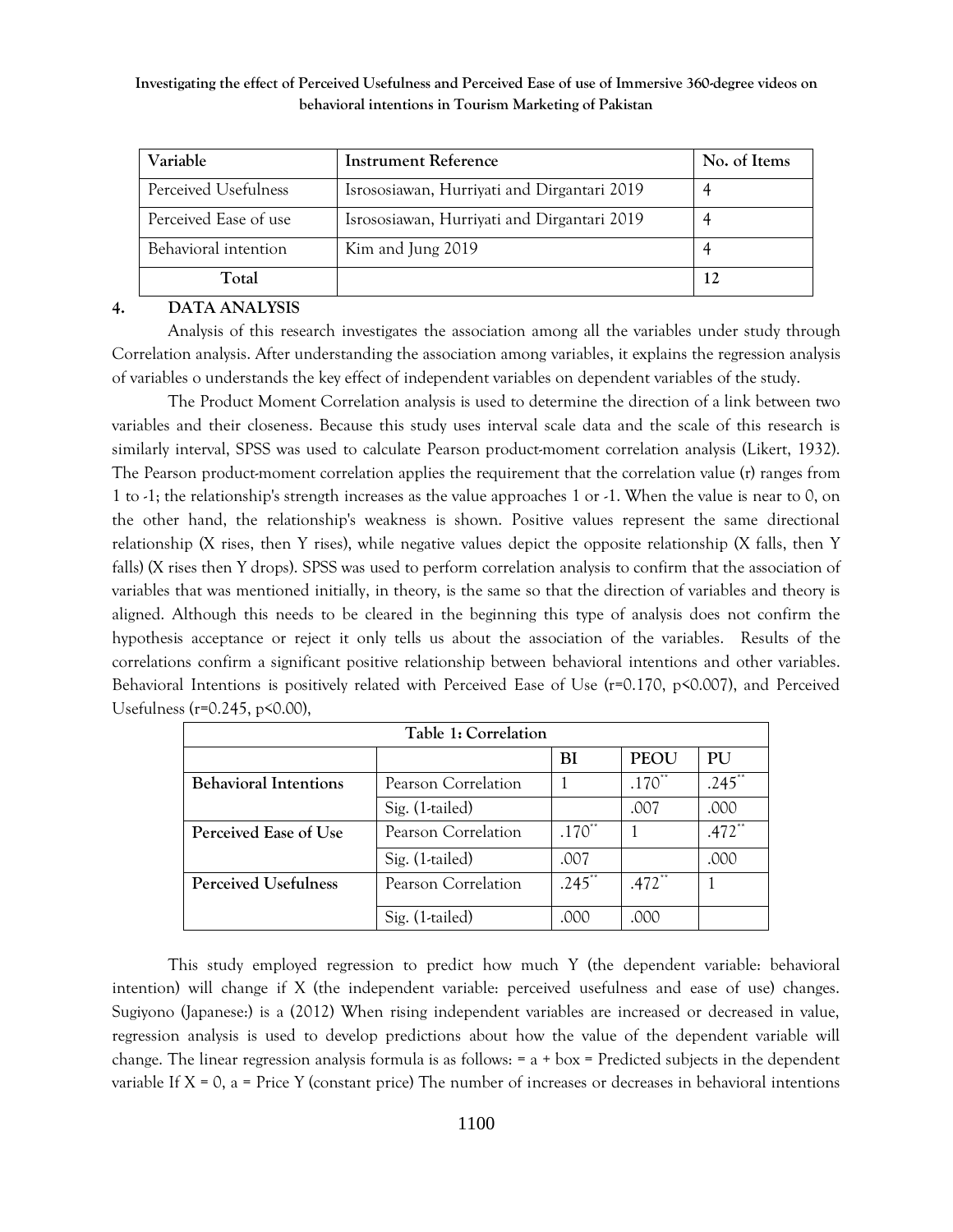#### **Dr. Muhammad Sufyan, Dr. Faisal Khan**

based on PU and PEOU is shown by the number of directions or regression coefficients. If the b value is positive, it indicates an increase; if it is negative, it indicates a decrease. X = Subjects on independent variables with specific values. Perceived Usefulness has a favorable and significant effect on Behavioral intentions, according to the findings.

| Table 2 Perceived Usefulness and Behavioral Intention |                             |            |                                  |        |      |  |
|-------------------------------------------------------|-----------------------------|------------|----------------------------------|--------|------|--|
| Model                                                 | Unstandardized Coefficients |            | <b>Standardized Coefficients</b> |        | Sig. |  |
|                                                       |                             | Std. Error | Beta                             |        |      |  |
| 1 (Constant)                                          | 6.188                       | .448       | 245                              | 13.820 | .000 |  |
| PU.                                                   | 309                         | .084       |                                  | 3.669  | .000 |  |

Regression results are given in the table 2. ( $B = 0.309$ ,  $P = 0.00$ ). The analysis showed a positive and significant effect of Perceived Ease of Use on Behavioral Intentions.

| Table 3 Perceived Ease of use and Behavioral Intention |                             |            |                                  |        |      |  |
|--------------------------------------------------------|-----------------------------|------------|----------------------------------|--------|------|--|
| Model                                                  | Unstandardized Coefficients |            | <b>Standardized Coefficients</b> |        | Sig. |  |
|                                                        |                             | Std. Error | Beta                             |        |      |  |
| 1 (Constant)                                           | 6.705                       | .443       | .170                             | 15.148 | .000 |  |
| <b>PEOU</b>                                            | 194                         | 078        |                                  | 2.501  |      |  |

Regression results are given in the table 3.  $(B = 0.194, P = .01)$ .

#### **5. Discussion and Conclusion**

The study's findings revealed that immersive 360-degree video of a tourist site can help buyers decide whether or not to visit it. A previous study using the technology acceptance model has looked at the relationship between perceived usefulness and behavioral intentions and found a substantial positive relationship between the two variables. As a result, the current study's findings are consistent with earlier research and provide support for them. Davis showed a substantial strong positive correlation between PU (Perceived usefulness) and intention to use in his study of Perceived usefulness and user acceptability of information technology in 1986 and 1989. Multiple studies conducted in the past such as (Pavlou, 2003) earlier (Venkatesh & Davis, 2000) (Koufaris, 2002) and before that (Childers, et al., 2001); has examined technology literature from a consumer behavior point of view to determine the relationship between behavioral intentions and Perceived usefulness and all the studies displayed a positive significant association between Behavioral intentions and perceived usefulness(PU). Safroni 2019 study about acceptance of payment through mobile showed that usefulness perception of consumer has significantly and positively influenced payment through mobile phone (Isrososiawan, Hurriyati, & Dirgantari, 2019).

This study also demonstrates that the convenience or ease of use of Immersive 360-degree video of a tourist destination contributes to forming consumers' intentions to visit it. This relationship of Ease of use with intentions has been repeatedly studied by previous researchers under the technology acceptance model and they came up with a significant positive relationship between both the variables. So, the present study results are in line with previous studies and provided support to them. The same findings are presented by multiple researchers in the past who studies the perception of usefulness and ease of use at the same time. Safroni (2019) study about acceptance of payment through mobile showed that ease of use perception of the consumer has significantly and positively influenced payment through mobile phones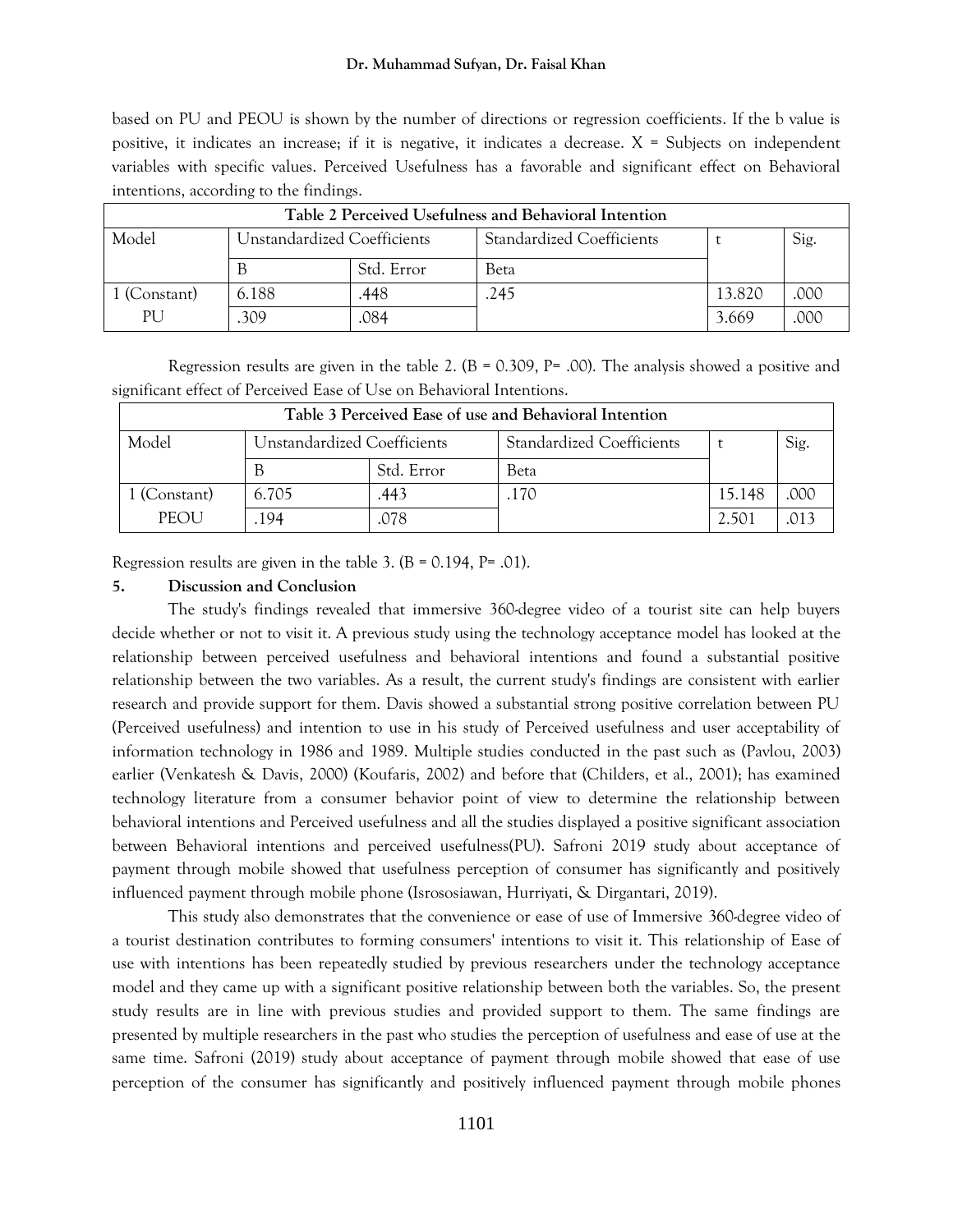(Isrososiawan, et al., 2019). Venkatesh in 2000 in his study of four studies of the longitudinal field for extension of TAM displayed the same result of a significant positive relationship across all four studies of Ease of use-Intentions association (Venkatesh & Davis, 2000). Liébana Canailles Ramos de Luna and Montoro-Rios, (2017) while studying mobile payments through SMS confirms a direct association between using the payment system and its ease of use positive way the same findings were presented by another relevant study (Sufyan & Khan., 2020; Wong & Trade, 2018).

This research used simple 360-degree videos for the collection of data, and they were the main subject of the study, immersive videos also offer an interaction within a 360-degree video with the environment and can provide an even better experience and the bundle of information. Although interactive 360-degree videos are still very new future researchers can study the interactive element of 360 degree videos and explore new opportunities in this emerging field.

#### **References**

- Agrebi, S., Jallais, J. J. J. o. r., & services, c. (2015). Explain the intention to use smartphones for mobile shopping. *22*, 16-23.
- Arshad, M. (2015). *Making Lahore a better heritage tourist destination.* UiT The Arctic University of Norway.
- Arshad, M. I., Iqbal, M. A., & Shahbaz, M. J. A. P. J. o. T. R. (2018). Pakistan tourism industry and challenges: a review. *23*(2), 121-132.
- Ayeh, J. K., Au, N., & Law, R. (2013). Towards an understanding of online travellers' acceptance of consumergenerated media for travel planning: Integrating technology acceptance and source credibility factors *Information and communication technologies in tourism 2013* (pp. 254-267): Springer.
- Barnes, S. J. I., & Potential. (2016). Understanding virtual reality in marketing: Nature, implications and potential.
- Bowman, D. A., Hodges, L. F., Allison, D., Wineman, J. J. P. T., & Environments, V. (1999). The educational value of an information-rich virtual environment. *8*(3), 317-331.
- Bryman, A., & Bell, E. J. B. R. M. (2003). Breaking down the quantitative/qualitative divide. *2*(1), 465-478.
- Calero, A. (2015). How to Use 360-Degree Video in Your Social Media Marketing Retrieved 14 November, 2019, from https:/[/www.socialmediaexaminer.com/how-to-use-360-degree-video-in-your-social-media-marketing/](http://www.socialmediaexaminer.com/how-to-use-360-degree-video-in-your-social-media-marketing/)
- Chambel, T., Chhaganlal, M. N., & Neng, L. A. (2011). *Towards immersive interactive video through 360 hypervideo.* Paper presented at the Proceedings of the 8th International Conference on Advances in Computer Entertainment Technology.
- Cheong, R. J. T. m. (1995). The virtual threat to travel and tourism. *16*(6), 417-422.
- Childers, T. L., Carr, C. L., Peck, J., & Carson, S. J. J. o. r. (2001). Hedonic and utilitarian motivations for online retail shopping behavior. *77*(4), 511-535.
- Conroy, A. J. B. R., & Development. (2017). The BBC and virtual reality.
- Cooper, D. R., Schindler, P. S., & Sun, J. (2003). Business research methods.
- Dabholkar, P. A., & Bagozzi, R. P. J. J. o. t. a. o. m. s. (2002). An attitudinal model of technology-based self-service: moderating effects of consumer traits and situational factors. *30*(3), 184-201.
- Davis, F. D. (1985). *A technology acceptance model for empirically testing new end-user information systems: Theory and results.* Massachusetts Institute of Technology.
- Davis, F. D. J. M. q. (1989). Perceived usefulness, perceived ease of use, and user acceptance of information technology. 319-340.
- Davis., F. D. (1989). Perceived usefulness, perceived ease of use, and user acceptance of information technology. *MIS Quarterly*, 319-340.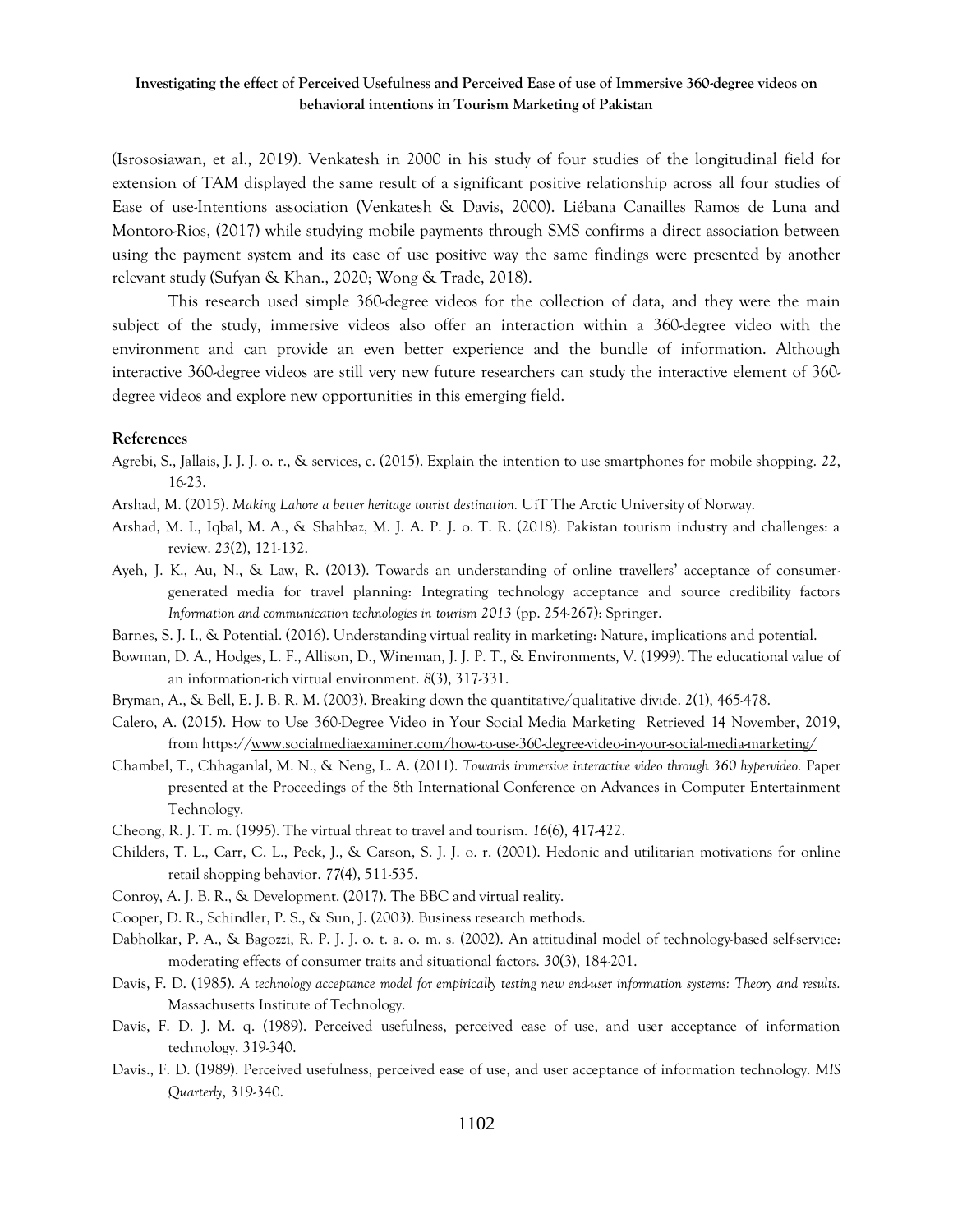- Donohoe, H. M. J. J. o. S. T. (2012). Sustainable heritage tourism marketing and Canada's Rideau Canal world heritage site. *20*(1), 121-142.
- Elazar, J. P. (1982). *Multiple regression in behavioral research*: Harcourt College Publishers, Fort Worth, Texas. 822pp.
- García-Crespo, A., Chamizo, J., Rivera, I., Mencke, M., Colomo-Palacios, R., Gómez-Berbís, J. M. J. T., & informatics. (2009). SPETA: Social pervasive e-Tourism advisor. *26*(3), 306-315.
- Ha, S., & Stoel, L. J. J. o. b. r. (2009). Consumer e-shopping acceptance: Antecedents in a technology acceptance model. *62*(5), 565-571.
- Hartwell. H., F., A., Page. S. W., Ladkin, A. and Hemingway, A. (2016). Progress in tourism and destination wellbeing research. *Current issues in Tourism, Routledge, London*.
- Huang, Y. C., Backman, K. F., Backman, S. J., & Chang, L. L. J. I. J. o. T. R. (2016). Exploring the implications of virtual reality technology in tourism marketing: An integrated research framework. *18*(2), 116-128.
- Isrososiawan, S., Hurriyati, R., & Dirgantari, P. D. J. J. M. M. I. d. I. (2019). User Mobile Payment Behavior Using Technology Acceptance Model (TAM): Study of" Dana" E-Wallet Users. *6*(2), 181-192.
- Jafari, J., & Ritchie, J. B. J. A. o. t. r. (1981). Toward a framework for tourism education: Problems and prospects. *8*(1), 13-34.
- Jafari, J. J. A. o. t. r. (1974). The components and nature of tourism: The tourism market basket of goods and services. *1*(3), 73-89.
- Jafari, J. J. T. R. R. (1979). The tourism market basket of goods and services: The components and nature of tourism. *4*(2), 1-8.
- Jung, T., tom Dieck, M. C., Moorhouse, N., & tom Dieck, D. (2017). *Tourists' experience of Virtual Reality applications.* Paper presented at the 2017 IEEE International Conference on Consumer Electronics (ICCE).
- Kallweit, K., Spreer, P., Toporowski, W. J. J. o. r., & services, c. (2014). Why do customers use self-service information technologies in retail? The mediating effect of perceived service quality. *21*(3), 268-276.
- Kim, M. J., Lee, C.-K., & Jung, T. J. J. o. T. R. (2020). Exploring consumer behavior in virtual reality tourism using an extended stimulus-organism-response model. *59*(1), 69-89.
- Kline, P. (2000). *The handbook of psychological testing*: Psychology Press.
- Koufaris, M. J. I. s. r. (2002). Applying the technology acceptance model and flow theory to online consumer behavior. *13*(2), 205-223.
- Liébana-Cabanillas, F., Ramos de Luna, I., & Montoro-Ríos, F. J. E. r.-E. i. (2017). Intention to use new mobile payment systems: a comparative analysis of SMS and NFC payments. *30*(1), 892-910.
- McMillan, J. H., & Schumacher, S. J. P. (2010). Research in Education: Evidence-Based Inquiry, MyEducationLab Series.
- Nayyar, A., Mahapatra, B., Le, D., Suseendran, G. J. I. J. o. E., & Technology. (2018). Virtual Reality (VR) & Augmented Reality (AR) technologies for tourism and hospitality industry. *7*(2.21), 156-160.
- Neuburger, L., Beck, J., & Egger, R. (2018). The 'Phygital'tourist experience: The use of augmented and virtual reality in destination marketing *Tourism planning and destination marketing*: Emerald Publishing Limited.
- O'Halloran, R. M. (2016). Tourism Marketing for Developing Countries: Battling Stereotypes and Crises in Asia, Africa, and the Middle East, E. Avraham, E. Ketter (Eds.), Palgrave McMillan (2016),(www. palgrave. com). 2015, ix+ 193 pp (figures, index), Price Hb US \$110, ISBN: 978 1 137 34214 0: Elsevier.
- Okumus, B., Bilgihan, A. J. J. o. H., & Technology, T. (2014). Proposing a model to test smartphone users' intention to use smart applications when ordering food in restaurants.
- Ozturk, A. B., Bilgihan, A., Nusair, K., & Okumus, F. J. I. J. o. I. M. (2016). What keeps the mobile hotel booking users loyal? Investigating the roles of self-efficacy, compatibility, perceived ease of use, and perceived convenience. *36*(6), 1350-1359.
- Pavlou, P. A. J. I. j. o. e. c. (2003). Consumer acceptance of electronic commerce: Integrating trust and risk with the technology acceptance model. *7*(3), 101-134.